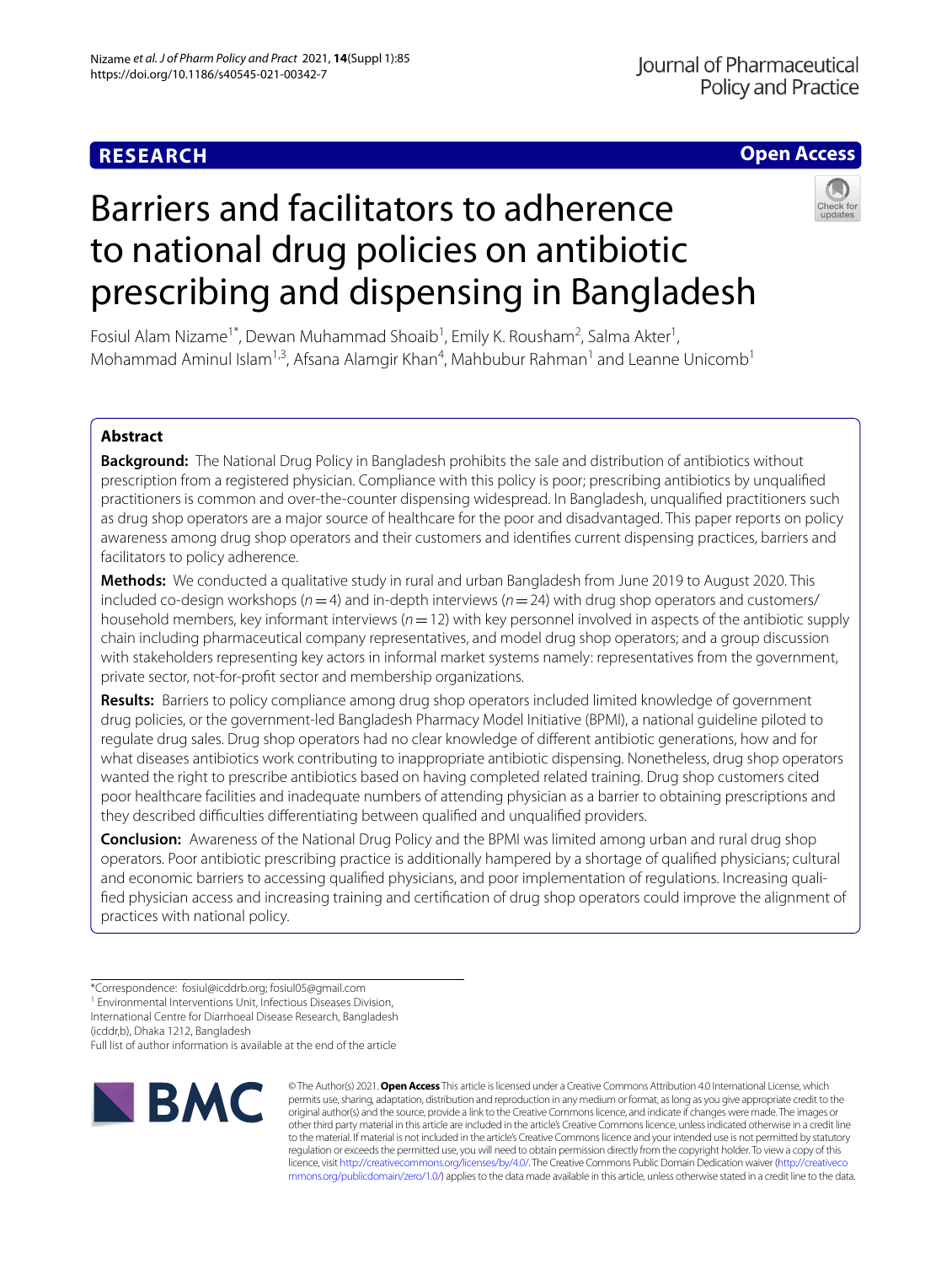**Keywords:** Antimicrobial resistance (AMR), Irrational antibiotic use, Drug policy, Qualifed physicians, Quack/village doctor, Low- and middle-income countries (LMICs)

# **Background**

Antimicrobial resistance (AMR) is a great concern for low- and middle-income countries (LMICs) including Bangladesh, often driven by irrational antibiotic prescribing, dispensing and use, for both humans and animals. In common with many other LMICs, there is a lack of compliance with government policy for antibiotic prescription in Bangladesh  $[1-3]$  $[1-3]$ . This is an important factor contributing to the overuse and misuse of antibiotics that are widely available over-the-counter for humans and animals [[4,](#page-11-2) [5](#page-11-3)]. Additionally, unqualifed practitioners, who have no health-related training (e. g. traditional healers, traditional birth attendants, village doctors, drug sellers) are the major (88%) providers for the poor and disadvantaged [[6\]](#page-11-4). Antibiotics provided to patients without prescription are more likely to be used inappropriately, taken for an incorrect duration (course), or at the wrong dose [[7\]](#page-11-5). Studies from Bangladesh have revealed that antibiotic prescriptions were most often issued for children aged 0–15 years (35%) followed by over 60-year olds  $(23%)$  [\[8\]](#page-11-6). The same study estimated 29% of prescriptions were from qualifed doctors (MBBS), whilst 63% came from unqualifed practitioners [[8](#page-11-6)]. Informal drug sellers (unqualifed private entrepreneurs) also fall victim to aggressive marketing strategies from pharmaceutical companies resulting in overprescribing; multidrug prescribing; using unnecessarily expensive drugs, and dispensing drugs without a prescription [\[9](#page-11-7)].

The Government of Bangladesh National Drug Policy, 2016 has as its two primary objectives '(t)o ensure people can have easy access to safe, efective and good quality drugs at afordable prices' and '(t)o ensure rational and safe use of drugs and proper dispensing'. The policy outlines the requirements for access to quality drugs and skilled physicians and veterinarians to ensure human and animal health and to line up with national policies on health and population, to replace the policy from 2005. The policy encompasses the 'safe' and rational use of drugs' and regulatory aspects of the national regulatory body, the Directorate General Drug Administration (DGDA). The only text on antibiotics refers to (a) hospitals developing 'antibiotic user guidelines' and (b) the formation of hospital committees to ensure rational use but there is no mention of AMR. According to the National Drug Policy, drug shops can dispense medicines that are registered by the DGDA but antibiotics and other prescription drugs can only be dispensed against a registered physician's prescription, as a full course  $[10]$  $[10]$  $[10]$ . In 2016 a document outlining a pilot for model pharmacies and model drug shops was drafted ('Standards for the Establishment and Operations of Model Pharmacies and Model Medicine Shops) known as Bangladesh Pharmacy Model Initiative (BPMI)  $[11]$  $[11]$ . The pilot planned to include 30 level I pharmacies and 2000 level II pharmacies selected from fve divisional towns and six sub-districts for accreditation. This initiative was driven by the National Drug Policy, 2016 in terms of recommended staff qualification, shop registration, standards for premises, dispensing practices, medicine storage, hygiene, record keeping, medicine disposal, allowable products and services, necessary reference materials and drug pricing. The document referred to inspections and that premises and practices would be subjected to penalties under 'existing acts'. The government-led BPMI has a two-tiered system for 'model' retail drug outlets: (1) Model pharmacies, which are managed by a Grade A pharmacist (MPharm or BPharm qualifcation) on the premises and (2) Model Medicine Shops which have, as a minimum, a person with a C grade pharmacy qualifcation (12-week training certifcate). A B grade pharmacist can work as an assistant to a grade A pharmacist at a Model Pharmacy, and can also work for Model Medicine Shops.  $[11]$  $[11]$ . The DGDA has appointed inspectors in each district to visit and supervise drug shops.

This paper reports on the study objective to explore the awareness of relevant policies and guidelines among drug shop operators and customers. Further, it identifes current dispensing practices and the barriers and facilitators to adherence to policies on antibiotic prescribing and dispensing.

# **Methods**

#### **Study site and sampling**

From June 2019 to August 2020, we conducted a qualitative study in one rural area (Kaliganj sub-district of Gazipur District) and one urban area (Rupganj subdistrict of Narayanganj District). The areas were outside the major cities which tend to be over-represented in research. The sites were broadly representative of the urban and rural settings across much of Bangladesh in terms of having a range of drug shop types, size, and serving households of diferent income levels.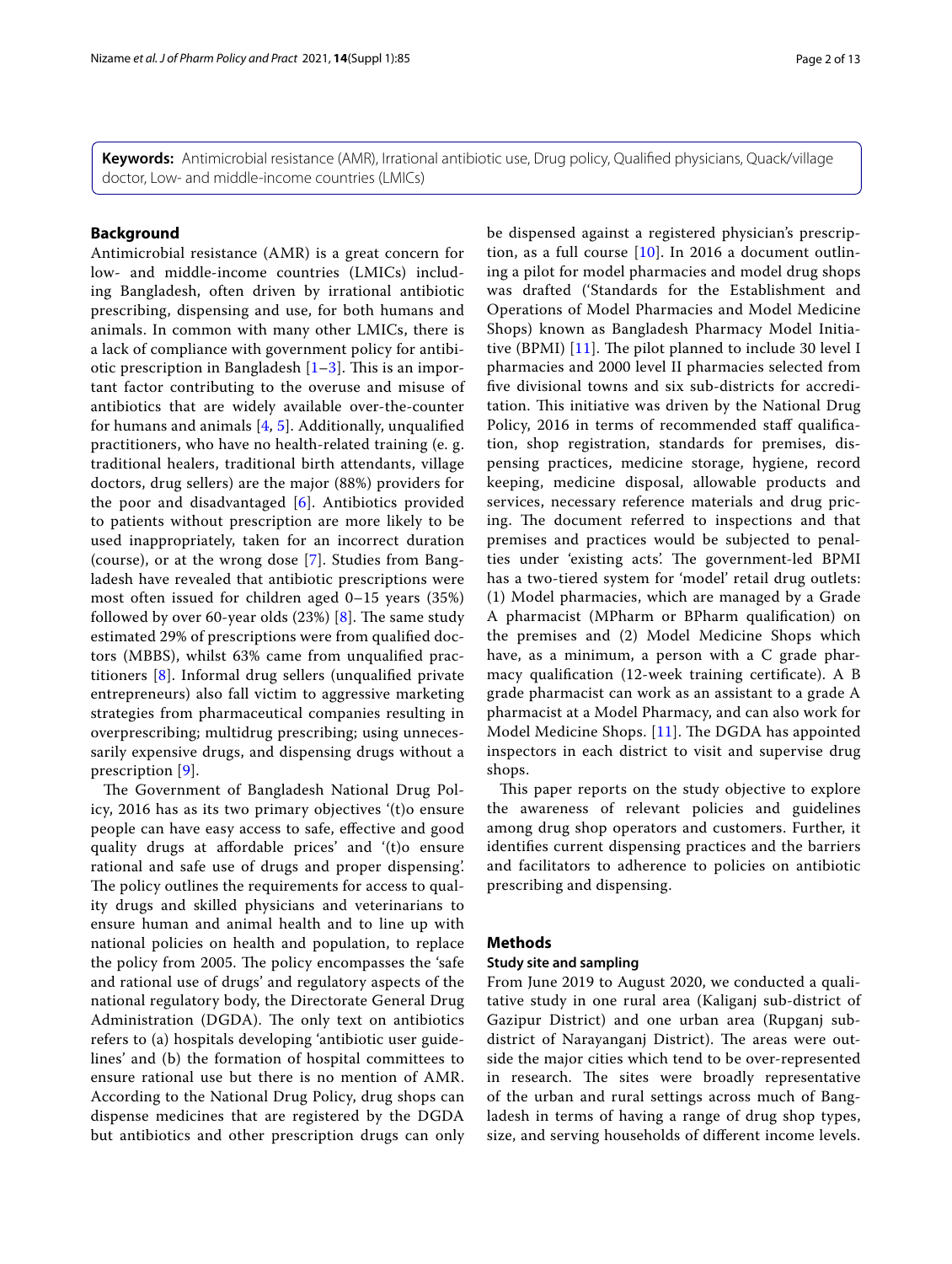Moreover, both sites were within reasonable travel distance from the research institute (in the capital city, Dhaka) which therefore aided feld activities and data collection.

After selecting the study areas, we carried out a transect walk of each local bazaar and shopping area. We noted the total number of retail drug outlets of each bazaar and used convenience sampling to select shops from the bazaar with the highest number of drug shops  $(rural = 25, urban = 32)$ , and invited all drug shop operators to participate in the study. Among the 25 rural and 32 urban drug shops, some refused to participate in the workshop; a total of 35 attended the workshop.

We enrolled households from the villages and urban areas adjacent to the enrolled drug shops that agreed to participate in the study. We purposively selected households with children under 5 years and older family members, groups at increased risk of illness. To select households, we visited each house and approached them to participate in the study. We selected households from two socio-economic strata using a threshold monthly income of below or above Taka  $15,000$  (USD  $\sim$  192) based on the national mid-range household income (Bangladesh Bureau of Statistics Census, 2016) to ensure socio-economic variability. This also aimed to provide maximum variation in the social context of the sample. Household head/decision-maker and/or primary caregivers were invited to take part in the workshop/interviews.

#### **Data collection**

We conducted this study employing qualitative methods to assess the level of awareness of the National Drug Policy, 2016 among drug shop operators and customers, and barriers and facilitators to adherence.

We organized a stakeholder working group meeting with nine purposively selected members representing key actors in informal market systems namely: government representatives, those from the private sector, notfor-proft sector and membership organizations [\[12](#page-11-10)]. Specifcally, we included representatives involved in the Bangladesh Pharmacy Model Initiative (BPMI) rollout, including senior staff  $(n=2)$  from the DGDA, the regulatory authority members responsible for licensing drug shops, a member of the Bangladesh Chemist and Druggist Association, the pharmaceutical industry  $(n=2)$ , a consumer association in Bangladesh, a pharmacy owner and a local NGO representative. Subsequently, we conducted four co-design workshops in total, one workshop with household members and one with drug shop operators in each of the rural and urban sites. Co-design is a recognized methodology for developing community-based interventions tailored to the specifc context where they will be implemented [[13\]](#page-11-11). We conducted in-depth interviews with 12 household members (as drug shop customers) and 12 drug shop operators; for both respondent groups, six from urban areas and six from rural areas, who were not enrolled in other data collection. We conducted key informant interviews with 12 key personnel involved in aspects of antimicrobial resistance, e.g., from a pharmaceutical company, model drug shop owner/operator and research staf with expertise in antimicrobial resistance and/or intervention development; and a group discussion with stakeholders representing key actors in informal market systems namely: government representatives, private sector, not-for-proft sector and membership organizations.

Interviews and workshops were conducted in Bangla language, where researchers used a guideline that included a range of topics covering our study objectives; for drug shop owners or operators we recorded drug shop license status. Researchers recorded all data using digital audio recorders and also took notes during codesign workshops and group discussions. The data collection was led by a sociologist and the data collection team included anthropologists and social science graduates who were trained and experienced in conducting qualitative research. Before data collection started, as a team we thoroughly reviewed the research objectives, research tools and specifc data collection techniques. To ensure uniform understanding among all data collectors, we provided in-house training including mock test exercises, and pre-testing in the feld with the data collection instruments for a week.

## **Data analysis**

The audio recordings were transcribed verbatim in Bangla language. Two anthropologists analyzed the qualitative data using the rules of content and context analysis [[14\]](#page-11-12). Codes and sub-codes were identifed according to our research objective and summarized in English by listening to data on the recordings. Each of the interviews and discussions were separately summarized following the same method. We compiled all data under each theme for all the interviews/discussions separately, then the thematic framework was shared with the wider team for discussion and agreement. Following this, thematic content analysis was carried out to provide a brief description of our fndings. No attempt was made to quantify study fndings, as the number of interviews was small.

We analyzed data using the conceptual framework of market systems pertaining to informal systems following Bloom et al. [[12\]](#page-11-10), which we adapted to the context in Bangladesh (Fig. [1](#page-3-0)). Drug shops were placed at the center as the market suppliers, and their customers or patients (household members) as the market demand.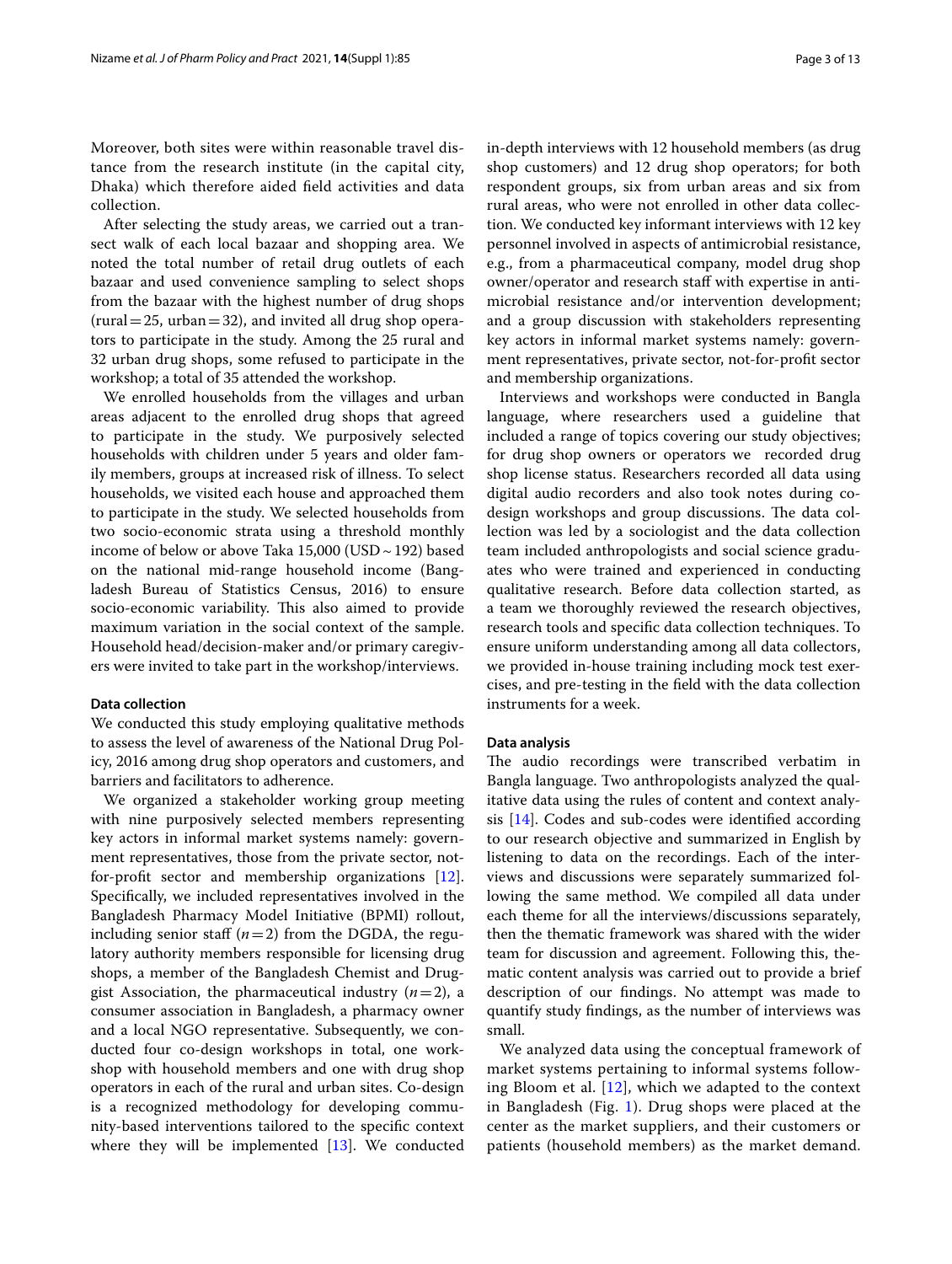

<span id="page-3-0"></span>We considered the antibiotic prescribing specifcs of the National Drug Policy as the central policy framework and the Bangladesh Pharmacy Model Initiative as the sector-specifc guideline (Fig. [1\)](#page-3-0).

### **Ethical considerations**

The protocol for this study was reviewed and approved by the icddr,b Institutional Review Board (Protocol # PR-19077) and WHO Ethics Review committee (# 004736). Before taking part in the study, participants were provided with written study information in Bangla which was read aloud to them and they were given an opportunity to ask questions. If they agreed to be interviewed, they were asked to sign a written informed consent form.

# **Results**

We have presented our study fndings using a thematic data analysis approach based on our research objectives; participants characteristics; current antibiotic dispensing practices in relation to National Drug Policy; cost as a barrier for customers; confusion over who can prescribe; barriers to prescribing a full course of antibiotics; lack of awareness of the National Drug Policy; limited formal healthcare facilities for patients and customers. Deductive themes were derived from the conceptual framework and existing literature combined with inductive themes identifed from the interview and workshop transcripts. Under each theme, frst we state fndings from household members then drug shop operators and then from the stakeholders (stakeholder meeting and KII), where applicable.

### **Participant characteristics**

The study enrolled different participants for each component, i.e., co-design workshops, in-depth interviews, stakeholder meeting and key informant interviews (Table [1\)](#page-4-0). Among the drug shop co-design participants, all were male except for one female; we rarely observed female-run drug shops in the study areas. Regarding the level of training, 14 out of 47 drug shop operators who participated in workshops and in-depth interviews reported having no health-related training. In the in-depth interviews with drug shop operators, 10 out of the 12 participants had completed some form of institutional training such as the Rural Medical Practitioner training (RMP) or Local Medical Assistant and Family Planning (LMAF) courses. The RMP and LMAF courses are of 3–12 months duration. These courses provide basic knowledge on 5–7 subjects, including human anatomy, physiology, pharmacology, practice of medicine, frst aid, preliminary microbiology and pathology, and family planning. A secondary school graduate (class 10) can enroll in these courses ([https://www.jeeon.co/rural-medical-practitioners](https://www.jeeon.co/rural-medical-practitioners-the-first-line-of-defense-in-rural-healthcare-part-2/)[the-frst-line-of-defense-in-rural-healthcare-part-2/\)](https://www.jeeon.co/rural-medical-practitioners-the-first-line-of-defense-in-rural-healthcare-part-2/). Health-care providers with these qualifcations are also known as 'village doctors' in the community (Table [1](#page-4-0)). The stakeholder working group meeting consisted of nine members from diferent organizations including the representatives of government health authorities (Table [1\)](#page-4-0). Among the 12 key informants, eight were social science researchers and public health professionals, and four had a medical degree (Table [1](#page-4-0)).

# **Current antibiotic dispensing practices in relation to National Drug Policy**

The National Drug Policy, 2016, is specific on the need for a prescription from a qualifed physician. Drug shop co-design participants reported that drug shop operators frequently dispense and recommend antibiotics despite the fact that they were aware of the government rule that only registered doctors can perform this function. A government registered physician (who also managed a drug shop) described this common practice among drug sellers and questioned their ability to prescribe antibiotics. He argued that antibiotics are available in all drug shops but not all the drug sellers know which antibiotic will be efective for patients or illnesses.

*"Drug shop operators dispense antibiotics based on the assumption that patients will get better with-*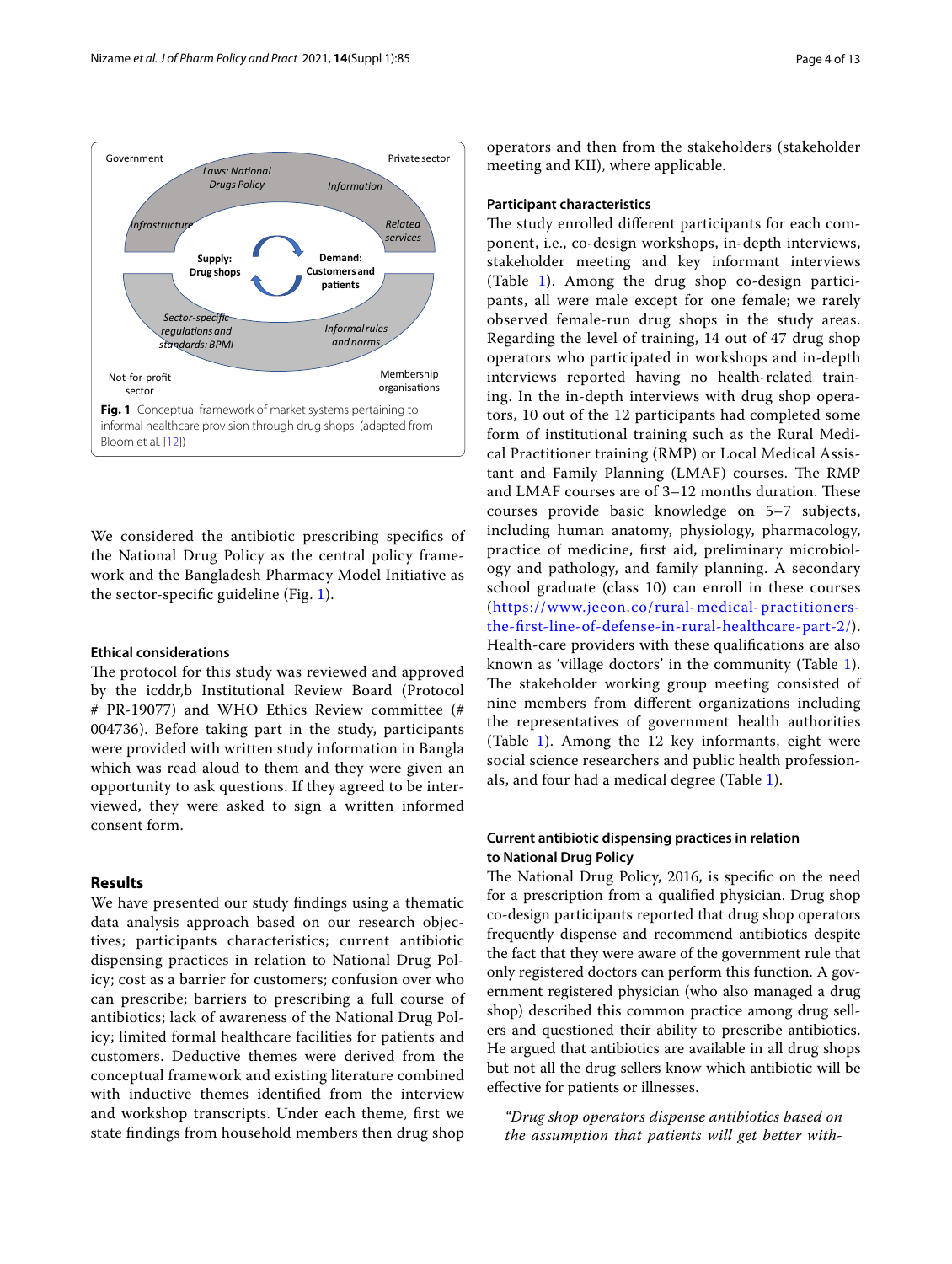<span id="page-4-0"></span>

| )<br>)                      |
|-----------------------------|
|                             |
|                             |
| $-10011$ $-10011$ $-110011$ |
| j                           |
|                             |
|                             |
| j                           |
|                             |
| 5,                          |
|                             |
|                             |
|                             |
| ١                           |
| 2.7                         |
|                             |
| )                           |
|                             |
|                             |
|                             |
|                             |
|                             |
| ١                           |
|                             |
|                             |
|                             |
|                             |
|                             |
|                             |
|                             |
| 5                           |
|                             |
|                             |
| ١                           |
|                             |
|                             |
|                             |
| J                           |
|                             |
| ī                           |
| ١                           |
| i                           |
| ;                           |
| j                           |
|                             |
| ١                           |
|                             |
|                             |
|                             |
|                             |
|                             |
|                             |

| Table 1 Socio-demographic information of study participants<br>Categories | der<br>Stakehol<br>(n=9) | Key<br>informant | Drug shop         |                    |                                 |               | Household/customer          |                |               |                                 |
|---------------------------------------------------------------------------|--------------------------|------------------|-------------------|--------------------|---------------------------------|---------------|-----------------------------|----------------|---------------|---------------------------------|
|                                                                           |                          | $(n=12)$         | $(n=35)$          | Co-design workshop | In-depth interview ( $n = 12$ ) |               | Co-design workshop (n = 30) |                |               | In-depth interview ( $n = 12$ ) |
|                                                                           |                          |                  | $(n=22)$<br>Urban | Rural $(n=13)$     | Urban $(n=6)$                   | Rural $(n=6)$ | Urban $(n = 15)$            | Rural $(n=15)$ | Urban $(n=6)$ | Rural ( $n=6$ )                 |
| Gender                                                                    |                          |                  |                   |                    |                                 |               |                             |                |               |                                 |
| Male                                                                      | $\overline{ }$           | $\infty$         | $\overline{\sim}$ | $\tilde{=}$        | w                               | $\circ$       | S                           | $\overline{5}$ | $\infty$      | $\infty$                        |
| Female                                                                    | $\sim$                   |                  |                   | $\circ$            | C                               | C             | $\circ$                     | $\circ$        | $\infty$      | $\infty$                        |
| Age                                                                       |                          |                  |                   |                    |                                 |               |                             |                |               |                                 |
| $20 - 30$                                                                 | $\mathbf{L}$             |                  |                   |                    |                                 |               |                             |                |               |                                 |
| $31 - 40$                                                                 |                          |                  | $\sigma$          |                    |                                 |               |                             |                | $\infty$      | $\sim$                          |
| $41 - 50$                                                                 | $\overline{\phantom{a}}$ |                  | $\sigma$          |                    |                                 |               |                             |                |               |                                 |
| $51 - 60$                                                                 | $\overline{\phantom{m}}$ |                  | $\circ$           |                    |                                 |               |                             |                | $\circ$       | $\circ$                         |
| More than 61 years                                                        | $\circ$                  |                  | $\circ$           | C                  |                                 | ⊂             | C                           |                | $\circ$       | $\circ$                         |
| Education                                                                 |                          |                  |                   |                    |                                 |               |                             |                |               |                                 |
| No education                                                              | $\circ$                  | C                | $\circ$           | ⊂                  |                                 | C             | c                           |                | C             | $\circ$                         |
| Grade 1-10                                                                | $\circ$                  | ⌒                | $\supseteq$       | σ                  |                                 |               |                             |                | 4             | O                               |
| Secondary                                                                 | $\circ$                  | ⊂                | $\infty$          | 4                  |                                 |               | 5                           |                |               |                                 |
| University/diploma                                                        | $\circ$ $\circ$          |                  | 4                 | O                  |                                 |               | $\infty$                    |                |               | 4                               |
| MBBS                                                                      |                          | 4                | $\circ$           | $\circ$            | C                               | $\circ$       | $\circ$                     | O              | O             | O                               |
| Organization                                                              |                          |                  |                   |                    |                                 |               |                             |                |               |                                 |
| Government                                                                | 4                        | ⊂                |                   |                    |                                 |               |                             |                |               |                                 |
| Non-Governmental Organization (NGO)                                       |                          |                  |                   |                    |                                 |               |                             |                |               |                                 |
| Pharmaceuticals company                                                   | $\sim$                   |                  |                   |                    |                                 |               |                             |                |               |                                 |
| Bangladesh druggist and chemist sanity                                    |                          |                  |                   |                    |                                 |               |                             |                |               |                                 |
| Drug shop                                                                 | $\overline{ }$           |                  |                   |                    |                                 |               |                             |                |               |                                 |
| Model pharmacy                                                            | $\circ$                  |                  |                   |                    |                                 |               |                             |                |               |                                 |
| Consultancy firm (visual media)                                           | $\circ$                  |                  |                   |                    |                                 |               |                             |                |               |                                 |
| Research staff                                                            | $\circ$                  | 5                |                   |                    |                                 |               |                             |                |               | $\mathbf{I}$                    |
| Training                                                                  |                          |                  |                   |                    |                                 |               |                             |                |               |                                 |
| No training                                                               | $\mathbf{I}$             |                  | Ō                 | m                  |                                 | $\circ$       |                             |                |               | $\mathbf{I}$                    |
| Paramedic course (4 years)                                                | $\mathbf{I}$             |                  |                   | 4                  | $\circ$                         | $\sim$        |                             |                |               | $\mathbf{I}$                    |
| RMP (rural medical practitioner)/LMAF course                              | $\overline{\phantom{a}}$ |                  |                   |                    | 4                               | $\sqrt{2}$    |                             |                |               | $\mathsf{I}$                    |
| Pharmacy course                                                           | $\mathbf{I}$             | 1                | $\sqrt{2}$        |                    | $\circ$                         | $\circ$       | 1                           |                | 1             | $\mathbf{I}$                    |
| Model pharmacy training                                                   | $\mathbf{I}$             | -1               | $\circ$           | $\circ$            | $\circ$                         | $\circ$       | Т.                          | $\mathbf{I}$   | $\mathbf{I}$  | $\overline{\phantom{a}}$        |
| Dentist                                                                   |                          |                  |                   | $\circ$            | $\circ$                         | $\circ$       |                             |                |               | $\overline{\phantom{0}}$        |
|                                                                           |                          |                  |                   |                    |                                 |               |                             |                |               |                                 |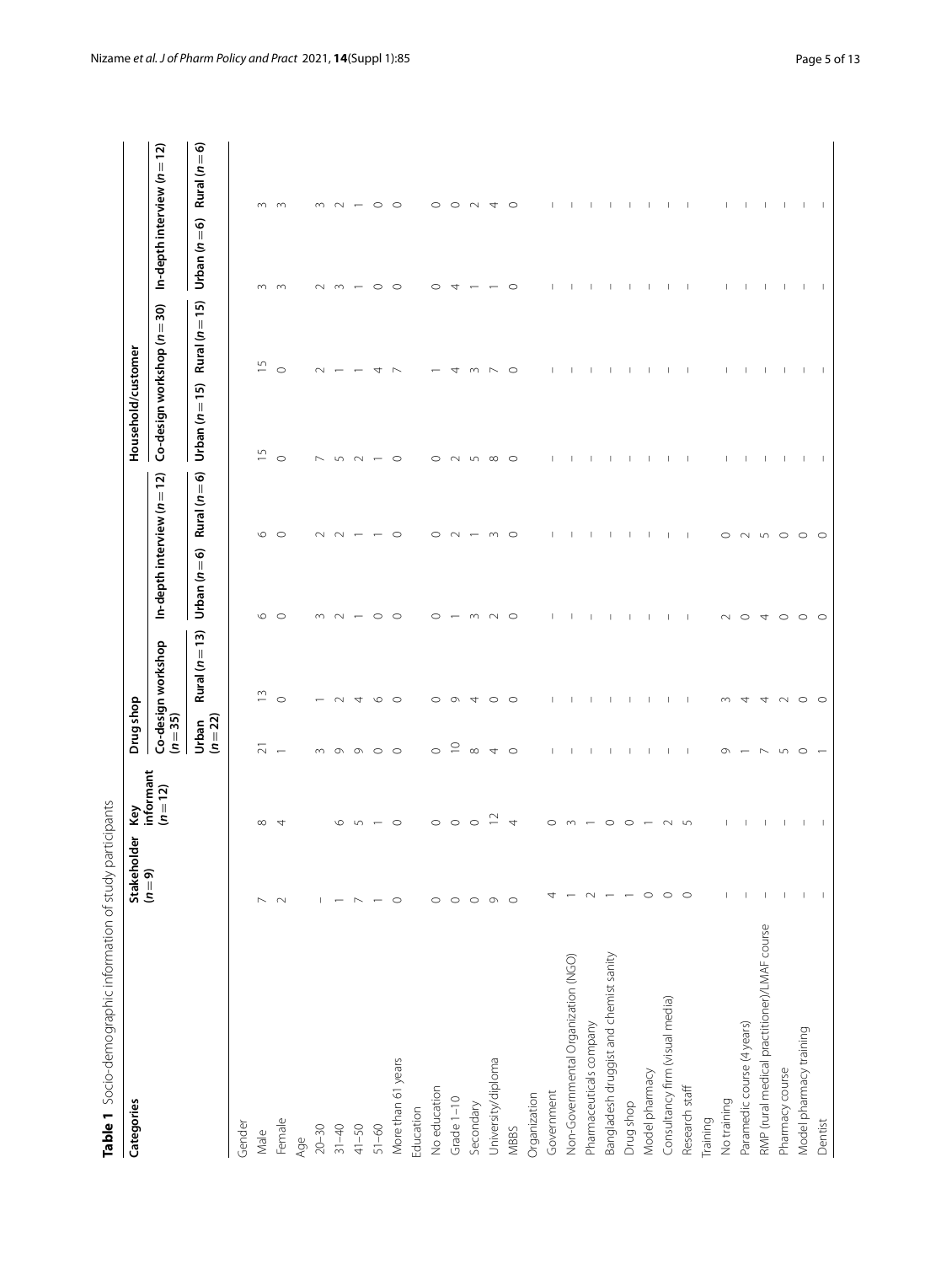| Table 1 (continued)                                     |                        |                                       |                                         |                                 |               |                             |                |                                 |               |
|---------------------------------------------------------|------------------------|---------------------------------------|-----------------------------------------|---------------------------------|---------------|-----------------------------|----------------|---------------------------------|---------------|
| Categories                                              | Stakeholder<br>$(n=9)$ | Ķe                                    | Drug shop                               |                                 |               | Household/customer          |                |                                 |               |
|                                                         |                        | informant<br>$(n=12)$                 | Co-design workshop<br>$(n = 35)$        | In-depth interview ( $n = 12$ ) |               | Co-design workshop (n = 30) |                | In-depth interview ( $n = 12$ ) |               |
|                                                         |                        |                                       | Rural ( $n = 13$ )<br>$(n=22)$<br>Urban | Urban $(n=6)$                   | Rural $(n=6)$ | Urban $(n=15)$              | Rural $(n=15)$ | Urban $(n=6)$                   | Rural (n = 6) |
| Doctor visit drug shops                                 |                        |                                       |                                         |                                 |               |                             |                |                                 |               |
| Doctor visits                                           |                        | I                                     | m                                       |                                 | $\circ$       |                             |                | J.                              | T             |
| Doctor not visits                                       |                        |                                       | ◠<br>2                                  | $\circ$                         | $\circ$       | I                           |                | I                               | I             |
| Drug shop respondent type                               |                        |                                       |                                         |                                 |               |                             |                |                                 |               |
| Drug shop owners (also operate)                         |                        |                                       | $\approx$                               |                                 | $\circ$       | T                           |                |                                 |               |
| Drug shop operators                                     |                        |                                       |                                         |                                 | O             | I                           |                |                                 |               |
| Experience (years)                                      |                        |                                       |                                         |                                 |               |                             |                |                                 |               |
| $0 - 10$                                                |                        | I                                     | I                                       |                                 |               | I                           |                |                                 | I             |
| $11 - 20$                                               |                        |                                       |                                         |                                 |               |                             |                |                                 |               |
| $21 - 30$                                               |                        | T                                     | T                                       | $\circ$                         |               | T                           |                |                                 | I.            |
| Having license                                          |                        |                                       |                                         |                                 |               |                             |                |                                 |               |
| License                                                 |                        |                                       | ৩<br>$\frac{5}{1}$                      |                                 |               |                             |                |                                 | I             |
| No license                                              |                        |                                       | $\overline{ }$                          |                                 |               | T<br>T                      |                | т                               | I             |
| Household income (monthly) < 15,945 Taka (USD ~ 192)    |                        |                                       |                                         |                                 |               |                             |                |                                 |               |
| Decision-maker/caregiver of the household               |                        |                                       |                                         |                                 |               | ৩                           |                | m                               | $\infty$      |
| Households with child <5 years old                      |                        |                                       |                                         |                                 |               |                             |                |                                 |               |
| Households with older family mem-<br>ber > 65 years old |                        | I                                     |                                         |                                 | I             | 4                           |                | 4                               | $\infty$      |
| Household income (monthly) > 15,945 Taka (USD ~ 192)    |                        |                                       |                                         |                                 |               |                             |                |                                 |               |
| Decision-maker of the household                         |                        | I                                     | т                                       |                                 | ı             | $\supseteq$                 |                |                                 | m             |
| Households with child <5 years old                      |                        | I                                     | I<br>T                                  | T                               | т             | $\circ$<br>৩                |                |                                 |               |
| Households with older family mem-<br>ber >65 years old  |                        | $\begin{array}{c} \hline \end{array}$ | $\mathbf{I}$<br>$\mathbf{I}$            | $\overline{\phantom{a}}$        | J             | $\sqrt{2}$                  |                |                                 |               |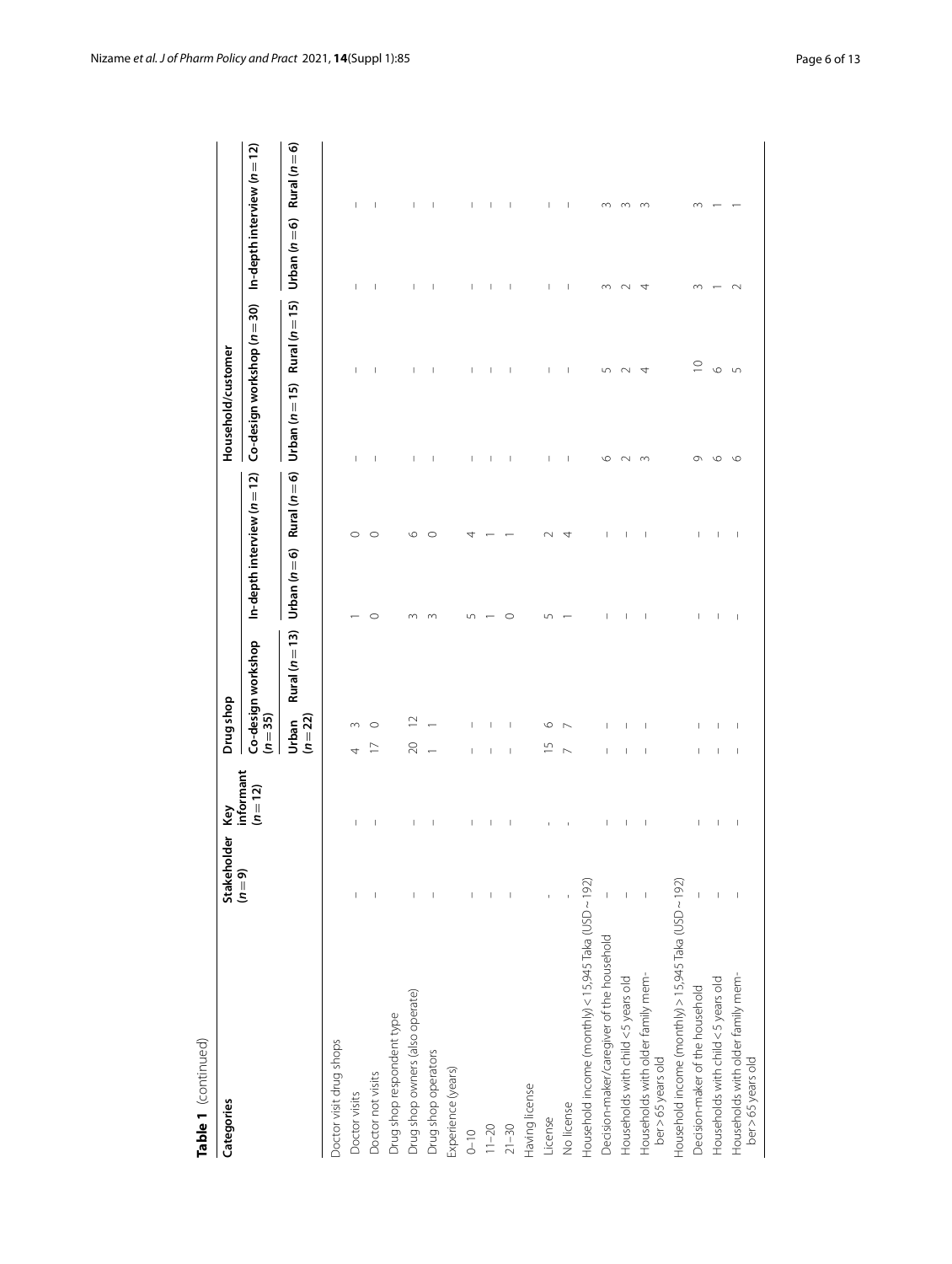*out knowing whether it is needed or not" (Drug shop operator, co-design workshop participant, rural site)*

Nonetheless, drug shop operators held varied views on what constituted appropriate antibiotic use. During co-design workshops, one participant from the urban site stated that in many cases, diferent drug sellers are providing diferent courses of antibiotics to the patients.

*"We are (drug shop operators) selling and prescribing medicines to the patients. When the patients do not recover, they come to us again for further treatment. In some cases, some of us change the medi*cine including antibiotics several times. This kind of *practice of changing drugs creates resistance in the body. I think this is one of the main reasons of drug resistance. This may not seem important to many of us now. However, this might cause great damage for our future generation regarding getting cured from diseases."*

*(Drug shop operator, co-design workshop participant, urban site)*

Interviews and workshop discussions also identifed that the drug shop operators had no clear knowledge of diferent antibiotic generations, how and for what diseases antibiotics work contributing to inappropriate antibiotic dispensing. Drug shop operators reported that they know there are diferent generations of antibiotics, but lacked adequate knowledge about the specifc names of the antibiotics according to their generations, and did not know how to select the appropriate generation of antibiotics for patients.

*"We mostly prescribed third generation (beta-lactam) antibiotics. But we do not know which generation of medicine to provide to diferent patients. Moreover, we do not know why we need to prescribe this generation of antibiotics. We do not have any indepth knowledge neither on antibiotics generation nor how to prescribe antibiotics based on generation. We need training on this."*

*(Drug shop operator, co-design workshop participant, urban site)*

During key informant interviews, a pharmaceutical company representative reported that their company usually informs registered doctors about the latest generation of antibiotics and related prescribing guidelines, but it is not part of their remit to inform drug shop operators about the prescribing guidelines, only registered doctors. Although not reported in our interviews and workshops, other studies have reported that pharmaceutical

representatives are an important source of knowledge on new antibiotics and prescribing for drug sellers [[12,](#page-11-10) [15\]](#page-11-13).

*"We always keep doctors up-to-date about the new generation's antibiotic we produce. We are doing everything we can. Doctors are aware of policies. As our promotions do not include drug shop operators, we can't do much for them" (Stakeholder, key informant interview participant)*

During the meeting with stakeholders, government personnel reinforced that there is no alternative to the National Drug Policy which prohibits the sale and distribution of antibiotics without prescription from a registered physician, and that drug shop operators have to maintain this to avoid regulatory action/punishment.

## **Cost as a barrier for customers**

A common reason reported by household participants for visiting a drug shop frst to discuss illness and therapy, rather than qualifed doctors, was to avoid the cost of a qualifed physician's consultation that often included further inconvenience and costs for various diagnostic tests, whereas consultation fees were not associated with visiting drug shops.

*"For fever, cough, and dysentery-I go to a local drug*  shop for seeking healthcare. The treatment cost is *low in drug shop and it is nearby. Hospitals are far away from my area. If we get better from drug shop's treatment, then we do not visit any doctor" (Household member, in-depth interview participant, urban site)*

*"I think that the pharmacists in our area are providing better services compared to a specialist doctor (qualifed doctor). Because they do not give people a hard time with various diagnostic tests" (Household member, co-design workshop partici-*

*pant, urban site)*

Customers reported that cost was also why they did not buy the full course of antibiotics, which was similarly reported by drug shop operators. In the stakeholder group meeting and in the key informant interviews, cost as a barrier to purchasing a full course was also raised; stakeholders stated that there is a need to motivate economically disadvantaged people to buy the full course of antibiotics.

*"From my working experiences, I have seen many drug sellers tell people to purchase the full antibiotic course. But patients think it is a waste of money as they get better after taking 2 or 3 antibiotic tablets. Financial circumstances are the main constraint which forces people to shop for a single antibiotic*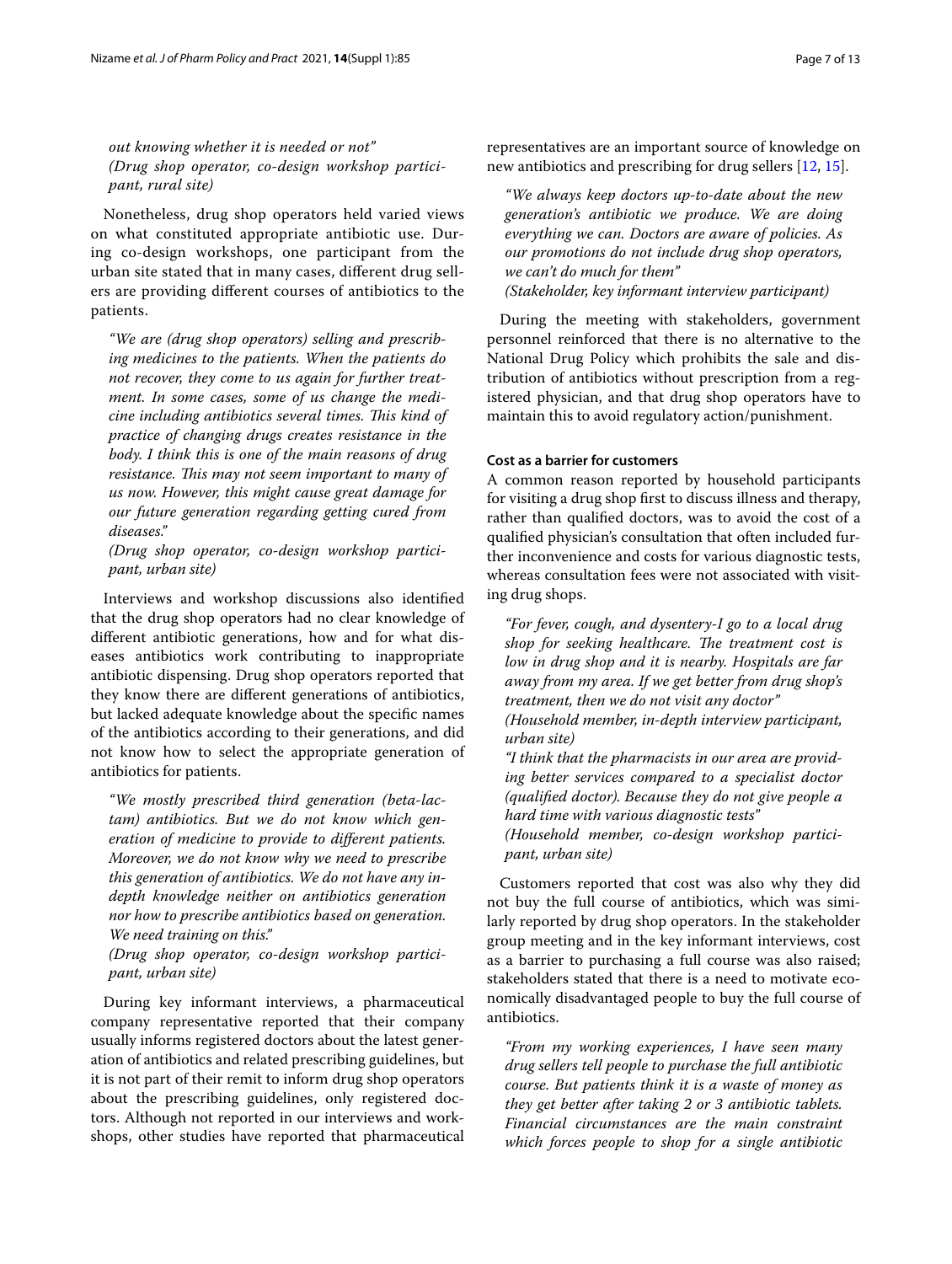*tablet. However, most of the people know that completing the full course antibiotic is mandatory for better health". (Stakeholder, key informant interview participant)*

# **Confusion over who can prescribe**

Customers had difficulties differentiating between qualifed and unqualifed physicians. Also, customers had varied understanding about who is qualifed to prescribe antibiotics. The rural household co-design workshop participants recognized MBBS doctors (Bachelor of Medicine-Bachelor of Surgery) or higher medical degree holders as "qualifed doctors". However, regarding the RMPs or 'village doctors', participants had doubts about whether they are qualifed or not. While some of the participants were doubtful about the medical knowledge of RMPs to prescribe antibiotics, others argued that the RMPs are also registered, and perceived them as qualifed doctors, and thus have the authority to prescribe antibiotics.

*"What about the rural medical practitioners? As they are also registered. Patients take antibiotics by following their (RMPs) prescriptions" (Household member, co-design workshop participant, rural site)*

Based on our observations, we understood that many of the drug shop operators considered themselves as equally or better qualifed than the Sub-Assistant Community Medical Officers (SACMOs) and/or community healthcare providers (CHCPs). In fact, some of the participating drug shop operators had completed training as SACMOs or CHCPs. SACMOs and CHCPs are government employees and authorized to prescribe a limited number of antibiotics. SACMO have 3 years of training as a diploma course on clinical diagnosis and prescription, and CHCPs have 3 months of basic training on management of common health conditions. Respondents argued that if a SACMO or CHCP can advise on antibiotics with their limited training, why can't they? Thus, they continue to prescribe.

#### **Barriers to prescribing a full course of antibiotics**

In terms of completing the full course of antibiotics, household participants indicated that they needed the opportunity to understand the importance of completing the full course of antibiotics and following the instructions for the prescription.

The drug shop operators reported that many of them asked their patients to take the full course of antibiotics as they consider it necessary to sell the full course, which is good for their business in terms of both reputation and proft. However, by recommending the full course, they sometimes faced the challenge of losing customers. Although sellers encouraged customers to buy the full course most refused because they considered that the full course is not needed or the drug shop operator is prescribing it unnecessarily.

Buyers and consumers have a wide choice of antibiotic providers from the many drug shop outlets which makes it simple to fnd an alternative shop that will provide the service they need. Hence, drug shop operators were concerned that if they advise against taking antibiotics, or insist on dispensing only with a prescription, the customer may take their business to another shop where they can easily buy antibiotics.

*"If I do not want to sell antibiotics (without registered doctor's prescription) to anyone, they think I am scared about drug reaction or I have no knowledge about the drug. Consumers do not hear us at all. If I recommend them not to take antibiotics, they go to another drug shop and buy their desirable drug. Tis is a common scenario. So, building awareness among consumers is important" (Drug shop operator, in-depth interview participant, rural site)*

Regarding incomplete course taking, the participants reported that one of the main reasons that patients did not comply was that their symptoms resolved after a few days of antibiotic consumption.

*"Many people do not fnish the full course of antibiotics. After following the medication for 2 or 3 days, if people feel better and healed, they stop taking the remedies. People do not realize how important it is to complete an antibiotic course." (Household member, co-design workshop partici-*

*pant, urban site)*

#### **Lack of awareness of the National Drug Policy**

Most of the drug shop operators had not heard of the Bangladesh Pharmacy Model Initiative (BPMI), which includes guidelines on staff qualifications premises and location, dispensing practices, storage, hygiene, documentation system, medicine disposal and other related guidelines.

The stakeholder working group participants stated that the Directorate General of Drug Administration (DGDA) had been actively motivating drug shops to be part of the BPMI program, but it is an ongoing challenge to involve all drug shops under this initiative. Some key informants also described knowledge gaps among drug shop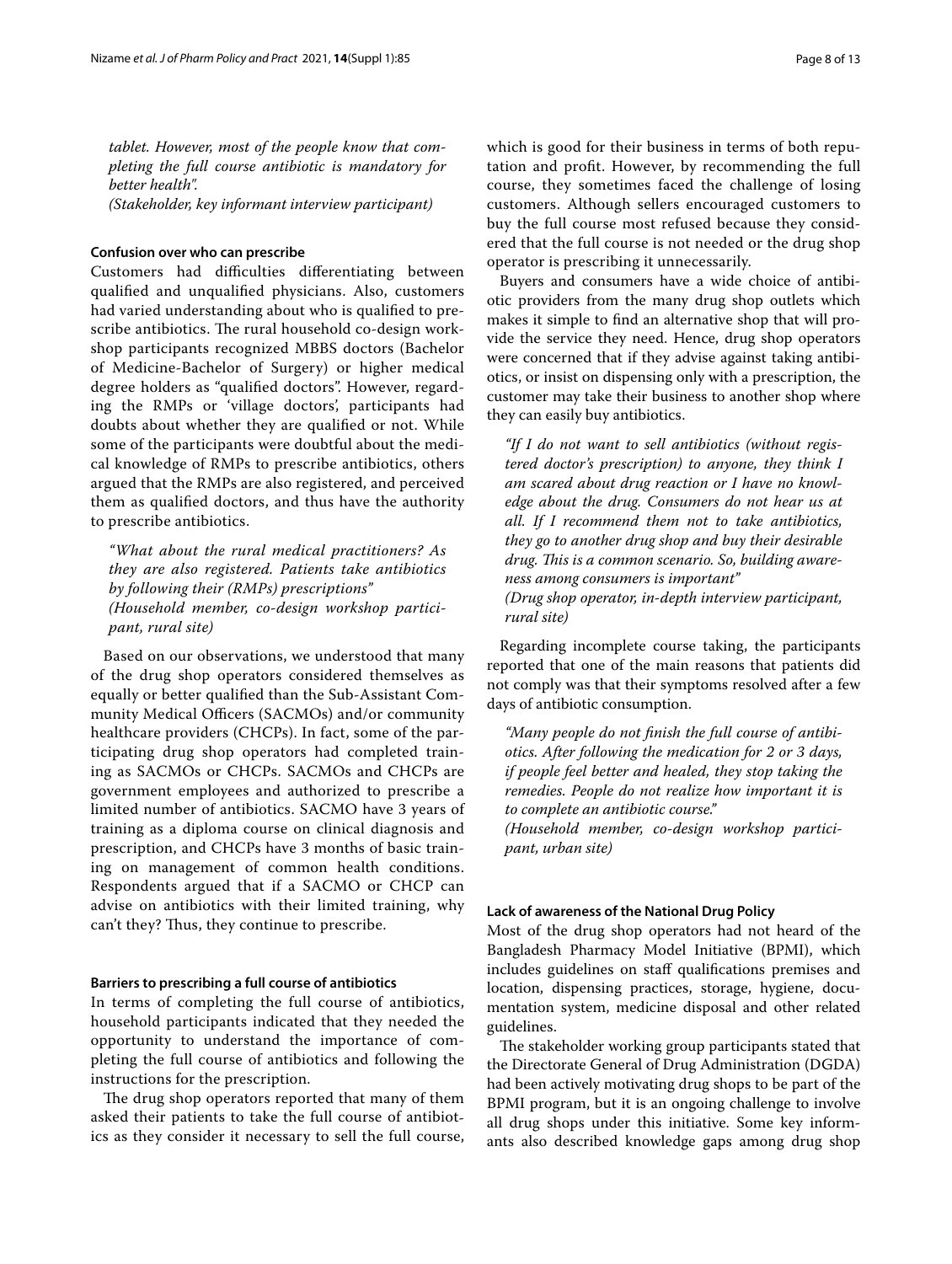operators, such as poor awareness of the BPMI, and indicated a lack of impact of the BPMI on drug shop operator practices. However, at the time the study was conducted only 347 model drug shops had been included in the program. One key informant thought that although the government has a monitoring system to detect whether drug shops have licenses and are being operated according to the guideline, the system is not functioning properly due to a shortage of resources.

*"DGDA is centrally monitoring whether legislation is being implemented or not. DGDA has appointed inspectors in each district to supervise the situation. DGDA keeps a check on drug shop operators if they are maintaining proper temperature of drug and selling licensed as well as expired drugs. Due to limited manpower, DGDA claims they cannot operate frequently and efectively" (Stakeholder, key informant interview participant)*

Nonetheless, most of the drug shop operators in this study had some form of institutional training. Based on their training through various short certifcate courses as rural medical practitioner (RMP) or similar (6–12 months of training on medicine dispensing), they considered that they should have the right to prescribe antibiotics. Participants voiced concerns about government legislation whereby rural medical practitioners (village doctors) are not allowed to prescribe antibiotics and argued that the government must remove this bar as drug shops play a pivotal role in the health care system. One respondent described his concerns about the government introducing laws that do not consider the social context of sellers currently prescribing antibiotics:

*"If the government introduces laws without thinking about rural medical practitioners/village doctors, it will not be appropriate. We want to learn the proper use of antibiotics and we will carry our learning to the people, it is our responsibility. Government's responsibility is to train us through various conferences, seminars, and training (on the appropriate use of antibiotics)….."*

*(Drug shop operator, co-design workshop participant, urban site)*

# **Limited formal healthcare facilities for patients and customers**

Residents in the urban and rural areas had a range of health care facility options including private hospitals, Union Health and Family Welfare Centres (UHFWC), drug shops, and government health complexes. However, the participants raised concerns about the standard of the available healthcare facilities and the numbers of qualifed physicians available at those facilities which they felt were inadequate. Also, they highlighted that medicines were often unavailable from government facilities.

"There is a scarcity of qualified doctors (in our local*ity) and there are no standard government health facilities like medical college hospitals. Also, the unavailability of medicine is a common issue in the government health facility center" (Household member, co-design workshop participant, urban site)*

Access to qualifed physicians was a signifcant challenge due to the scarcity of fully trained doctors. Participants reported that for minor illnesses like cold, fever, cough, gastrointestinal problems, and small cuts they visit drug shops to get treatment, advice and medicine. For these illnesses, drug shop operators usually provided medicine for 3–5 days and advised patients to come back later for follow-up treatment advice.

*"People usually come with normal diseases like fever, fu, upset stomach (diarrhea), ulcer, etc. Children come with diarrhea usually. Adults come with a gastric problem as well as complaining about weaknesses that they do not have the physical strength to do any work"*

*(Drug shop operator, co-design workshop participant, rural site)*

# **Discussion**

There are social norms involved in customer health seeking behaviors such as the expectation of free consultation opportunities from drug shops, and the convenience of visiting local unqualifed drug shop staf in contrast to qualifed doctors; this can contribute to poor antibiotic stewardship, which is similarly found in other LMICs [[12](#page-11-10), [16\]](#page-11-14). An over-supply of drug shops in the informal market means that competition for customers is high. This is a barrier for drug shop operators to follow prescribing guidelines or comply with antibiotic stewardship for fear of losing their customer base [\[12,](#page-11-10) [15,](#page-11-13) [17–](#page-11-15)[19](#page-11-16)]. By informing doctors about the latest generation of antibiotics and related prescribing guidelines, the pharmaceutical companies understand that such knowledge will eventually increase demand among patients resulting in inappropriate dispensing practices. There is a lack of understanding among customers about who is a 'qualifed physician', and therefore permitted to prescribe antibiotics, compared to those who are rural medical practitioner/village doctors. This is an additional determinant of poor compliance with the National Drug Policy.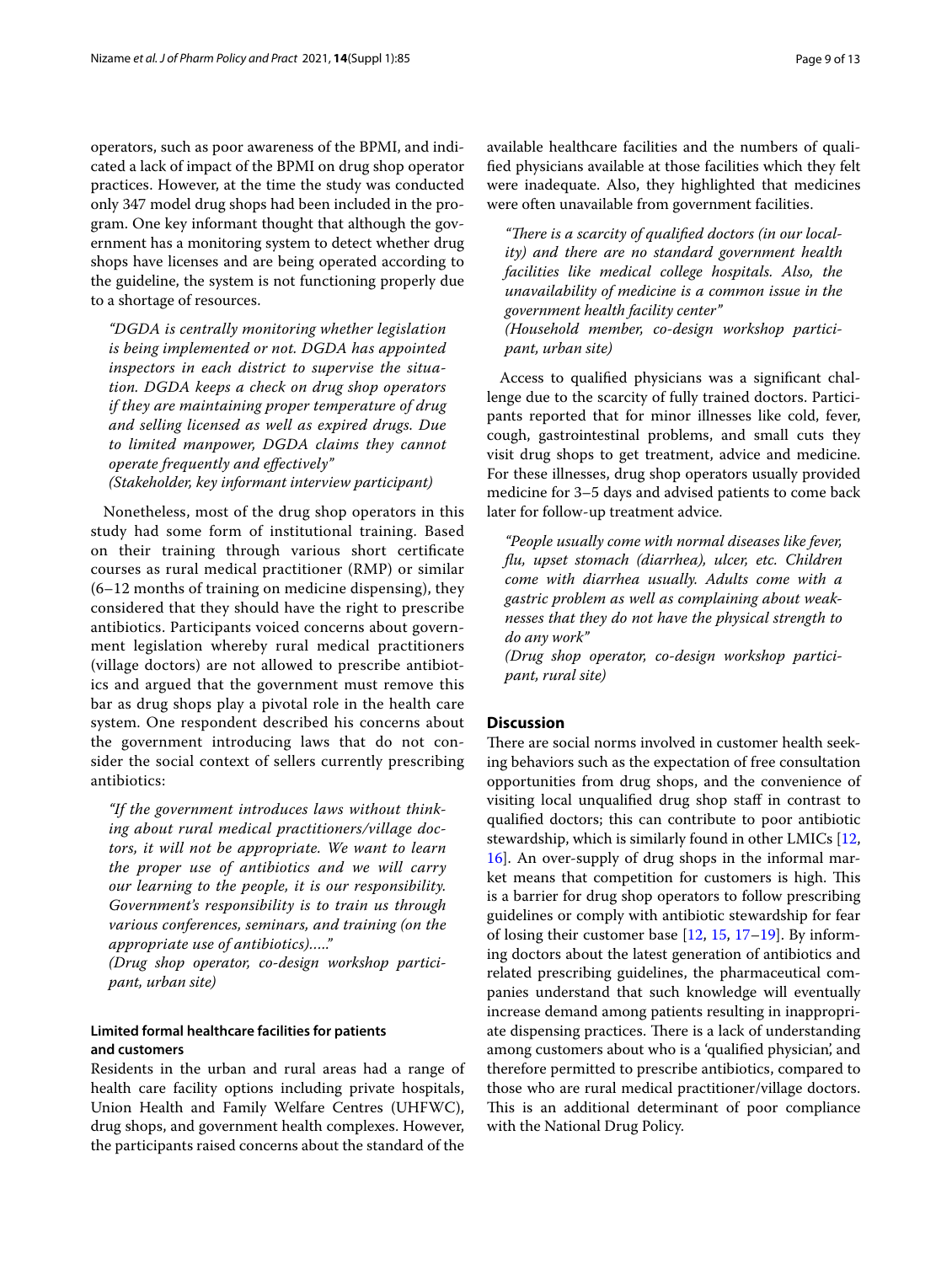In order to improve the practices of the drug shop operators and pharmacists, DGDA introduced the Bangladesh Pharmacy Model Initiatives (BPMI) which has so far accredited a small proportion of the estimated 200,000 shops. The 'model' is aimed to ensure that drug shops maintain high standards of practice [\[10](#page-11-8), [20](#page-11-17)]. However, previous surveys among model pharmacies show that they are not necessarily following all the BPMI guidelines [[21,](#page-12-0) [22](#page-12-1)]. Furthermore, stricter government regulation and enforcement does not always bring about the desired improvements in service provision within the informal sector. It requires actions from all the four components in the informal healthcare market system (government, private sector, not-for-proft sector and membership organization) to strengthen and improve the important role of drug shops. In our study, multiple stakeholders reported limited implementation of BPMI, among the approximate 200,000 drug shops and inadequate monitoring, both of those participating in the BPMI and those who were not. None of the drug shops participating in this study was part of the BPMI program, thus drug shop operators (with one exception) had not received training on BPMI. Additionally, almost no drug shop operators had heard the term 'model pharmacy' which indicates a limited penetration of the BPMI initiative. Wider dissemination of the BPMI needs more serious consideration. A rigorous study in the future to assess BPMI implementation would provide important insights and identify ways to improve and disseminate the program on a larger scale. Also, extensive advocacy activities need to be introduced, in collaboration with key stakeholders, to direct and fund BPMI implementation, or to seek alternatives to actively involve drug shops in the process to ease the burden of the formal health sector.

The shortage of qualified physicians per population in Bangladesh with a ratio of 0.6 doctors per 1000 people, as opposed to the standard ratio of 1:1000, with gross imbalance in distribution favoring urban areas has been previously identified  $[23-25]$  $[23-25]$ . Thus, drug shop operators contribute substantially in responding to the health needs of the population and serve as an essential means to cover some of the gaps in the formal healthcare delivery system in Bangladesh [\[26](#page-12-4)]. Drug shops play a similar role in other LMICs [\[27–](#page-12-5)[29\]](#page-12-6). Monitoring sales of antibiotics without a prescription from a registered healthcare professional will continue the burden on the already overwhelmed government DGDA. The current government policy allows some trained community healthcare professionals, such as -SACMOs and CHCP to prescribe a limited number of antibiotics (Appendix [1](#page-10-0)) as a part of primary care.

A social and behavioral change communication intervention to encourage customers and drug shop operators to prescribe and consume antibiotics responsibly can provide a bridge to more responsible antibiotic stewardship while health systems are strengthened. Further formative research could provide additional input towards developing a culturally appropriate intervention. As an example, a study conducted in Uganda found that the AXEX (access and excess) intervention improved pediatric fever management using health technologies and the perceived efficacy of medicines was successful. It additionally improved regulator- drug seller interaction, and care-seeking behavior [[17\]](#page-11-15).

Though drug shop operators considered themselves more experienced than the SACMOs/CHCPs to prescribe antibiotics, there are counter-arguments against drug shop operators selling antibiotics without prescription from a qualifed doctor. We identifed considerable shortfalls in their knowledge on antibiotic generations, course, dose and appropriate use in accord with other study fndings [\[6](#page-11-4), [7](#page-11-5)]. A study of medicine dispensing from drug shops in southern Bangladesh (all medicines, not antibiotics specifcally) reported that 18.4% of drugs used for common illnesses were appropriate, 7.1% were harmful, and 74.5% were unnecessary but not harmful [[12\]](#page-11-10).

The vast gap between the National Drug Policy requirements for antibiotic dispensing with a doctor's prescription and the common practice of dispensing by providers with minimal qualifcations cannot be remedied overnight. It will take considerably more than increasing policy knowledge among drug shop operators and the public on prescription requirements to close the gap. While the government's policy objectives to allow equitable access or medicines and ensuring rational and safe use are laudable, they are clearly not practical in the short term. Interim steps that move practices in the direction of dispensing antibiotics only when a prescription is presented are urgently needed. It is now 5 years since the policy was formulated and a revision could include a section devoted to antibiotics and antibiotic resistance and that balances access and stewardship. The government could consider a model such as the accredited drug dispensing outlet (ADDO) program, developed in Tanzania by collaboration among the health department and stakeholders, including those involved in regulation  $[29]$  $[29]$  $[29]$ . The public–private accreditation program components include changing staf dispensing behavior through training and supervision that allows them to sell essential medicines, including selected prescription drugs. This model has proven successful in several African countries and it is worth considering adaptation to the context in Bangladesh.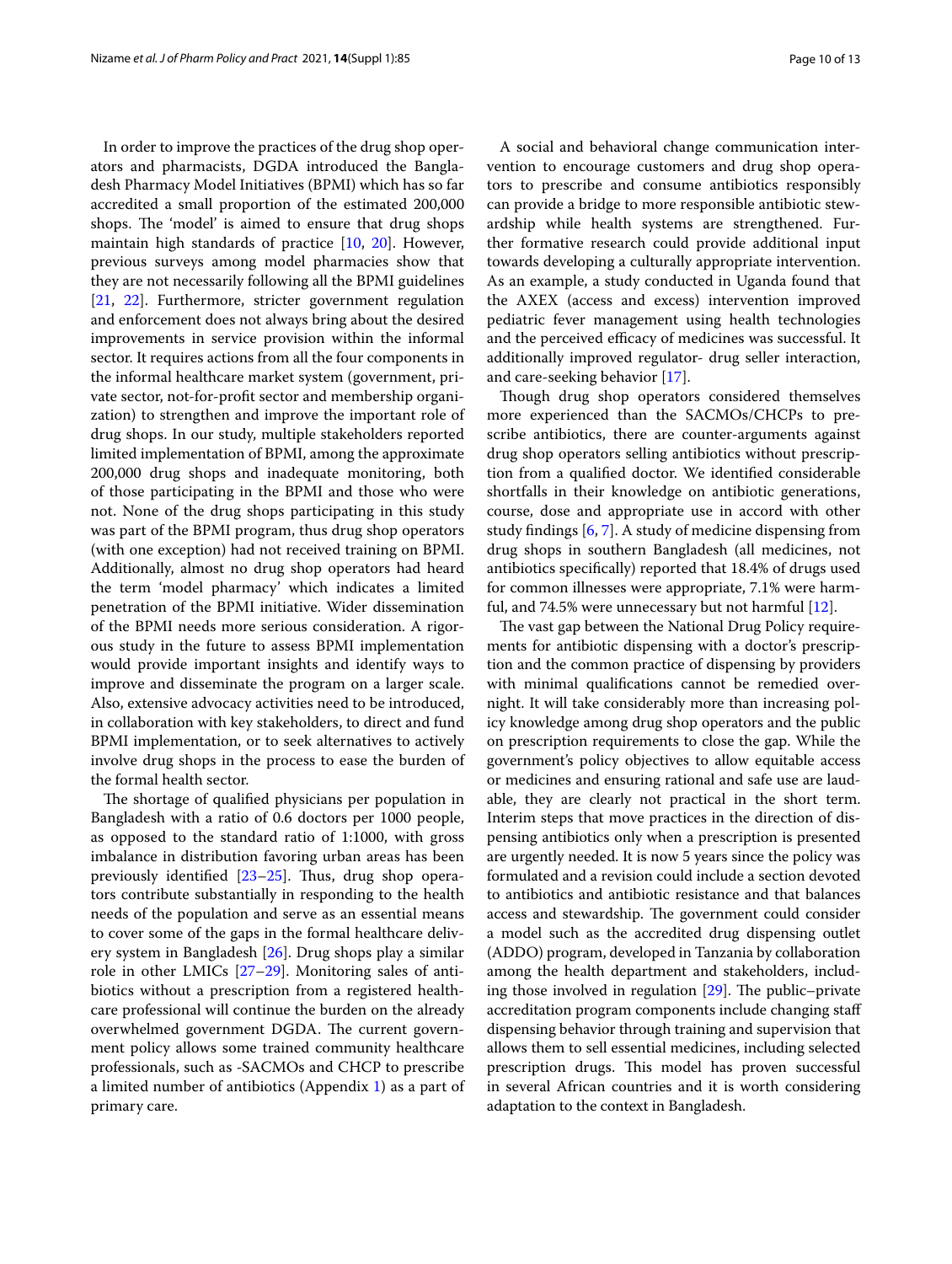# **Limitations**

The study had a limited number of participants and only included one urban and one rural site. Nonetheless, we recruited national stakeholders and other community participants from diversifed socio-economic backgrounds to gain perspectives from a range of sources. We selected sites likely to be representative of urban and rural settings in Bangladesh, however, it is possible that our participants did not represent all communities across the country. We had refusals for participation in the codesign workshops. It is possible that those who refused were systematically diferent from participants and thus responses could be biased.

### **Conclusion**

Awareness of both the National Drug Policy and the BPMI was limited among urban and rural drug shop operators; increased knowledge and enforcement could enhance antibiotic stewardship. We identifed several barriers to adherence to policies. Moreover, by developing more realistic National Drug Policy could also help strengthen stewardship. To develop an efective National Drug Policy, the World Health Organization recommends involving all related interested groups and stakeholders including other ministries (higher education,

trade, industry), doctors, pharmacists and nurses, local and international pharmaceutical industries, drug sellers, academia, nongovernmental organizations (NGOs), professional associations and consumer groups. WHO also recommends that the National Drug Policy committee meets regularly to review the implementation of the policy with all interested parties in a National Drug Policy forum [[30\]](#page-12-7). Poor stewardship is additionally hampered by a shortage of qualifed physicians; cultural and economic barriers to accessing qualifed physicians and insufficient national implementation of the BPMI. Therefore, to prevent drug shop operators from dispensing antibiotics without prescription in the near future would be challenging without increasing the availability of qualifed physicians and/or trained SACMO/CHCP, and strengthening knowledge using a social and behavioral change communication program. Political commitment is needed to prioritize developing a realistic drug policy that can facilitate responsible antibiotic stewardship. Further broadening the BPMI implementation should be given a high priority.

# <span id="page-10-0"></span>**Appendix 1**

See Table [2.](#page-10-1)

<span id="page-10-1"></span>**Table 2** List of antibiotics that SACMO and CHCP are permitted to prescribe

|    | <b>Name of antibiotics</b>                         |                                                            |
|----|----------------------------------------------------|------------------------------------------------------------|
|    | Community healthcare providers (CHCP)              | <b>Sub-Assistant Community Medical</b><br>Officers (SACMO) |
|    | Albendazole                                        | Albendazole                                                |
| 2  |                                                    | Amoxiclav                                                  |
| 3  | Amoxycillin                                        | Amoxycillin                                                |
| 4  |                                                    | Benzathine penicillin                                      |
| 5  |                                                    | cephalexin                                                 |
| 6  |                                                    | Ciprofloxacin                                              |
|    | Doxycycline                                        | Doxycycline                                                |
| 8  |                                                    | Erythromycin                                               |
| 9  |                                                    | Gentamycin                                                 |
| 10 | Metronidazole                                      | Metronidazole                                              |
| 11 | Neomycin sulphate with bacitracin                  | Neomycin sulphate with bacitracin                          |
| 12 | Phenoxymethyl penicillin                           | Phenoxymethyl penicillin                                   |
| 13 | Primaguine                                         | Primaguine                                                 |
| 14 |                                                    | Procaine Penicillin                                        |
| 15 | Rifampicin <sup>a</sup>                            | Rifampicin                                                 |
| 16 | Rifampicin + isoniazid + pyrazinamide <sup>a</sup> | $Rifampicin + isoniazid + pyrazinamide$                    |
| 17 | Rifampicin + isoniazid + ethambutol <sup>a</sup>   | Rifampicin + isoniazid + ethambutol                        |
| 18 |                                                    | Silver sulfadiazine                                        |

a CHCPs cannot *initiate treatment but provide follow-up medicine*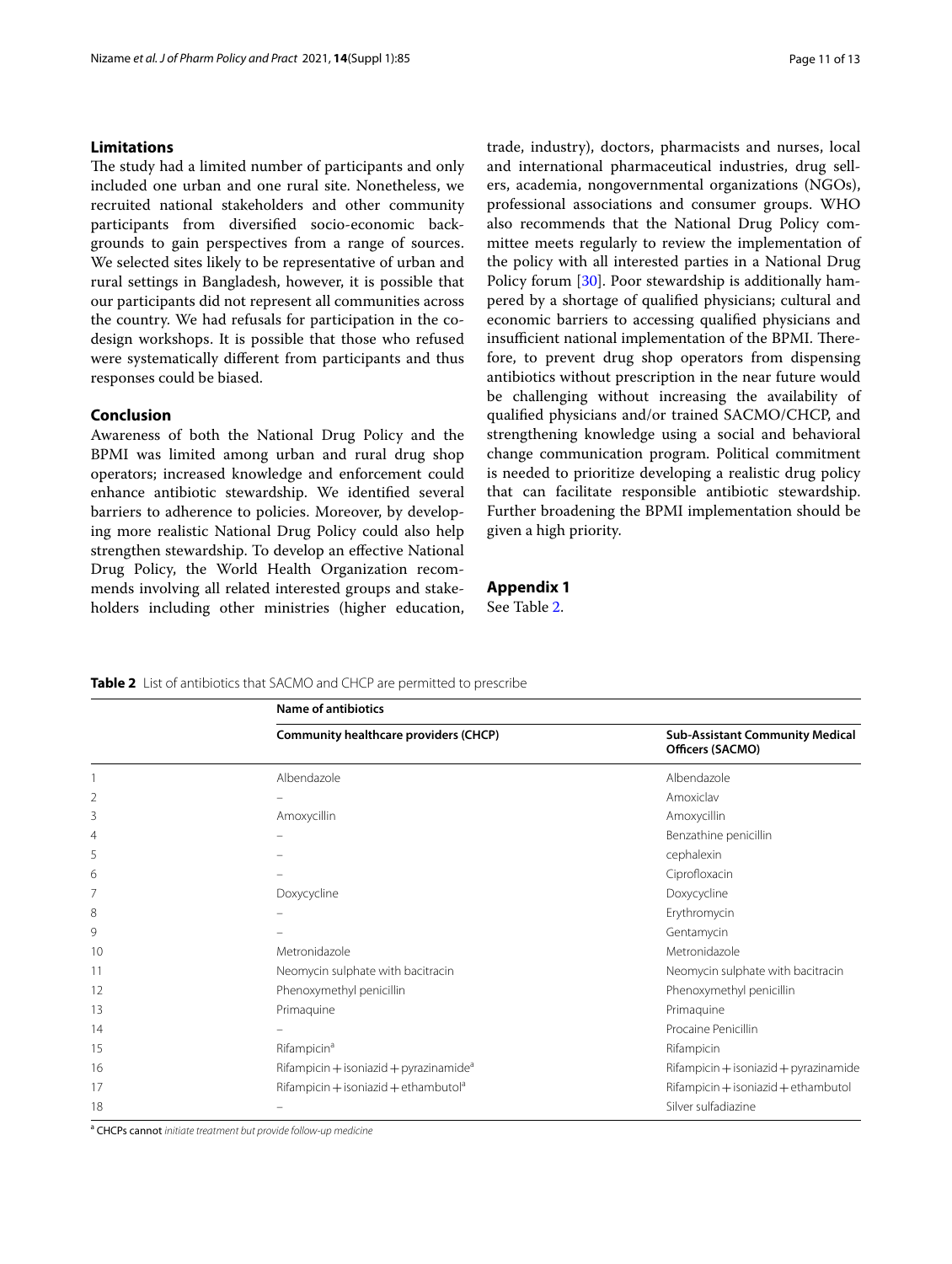#### **Acknowledgements**

This research study was funded by the Alliance for Health Policy and Systems Research, World Health Organization (WHO), donors Grant # PO-202277718. icddr,b acknowledges with gratitude the commitment of WHO to its research efforts. icddr,b is also grateful to the Governments of Bangladesh, Canada, Sweden and the UK for providing core/unrestricted support. We thank all staf who collected and processed data, and the study respondents who gave their time.

#### **About this supplement**

This article has been published as part of Journal of Pharmaceutical Policy and Practice Volume 14, Supplement 1 2021: Strengthening health systems: The Role of Drug Shops. The full contents of the supplement are available at [https://joppp.biomedcentral.com/articles/supplements/volume-14-suppl](https://joppp.biomedcentral.com/articles/supplements/volume-14-supplement-1) [ement-1](https://joppp.biomedcentral.com/articles/supplements/volume-14-supplement-1).

#### **Authors' contributions**

LU, FAN and ER conceptualized the study and secured the funding. All authors provided input in its design and methodological development. FAN and DMS developed the data collection instruments. LU and ER provided conceptual guidance for data analysis and manuscript development. DMS and SA collected data, analyzed and summarized the data. FAN drafted the initial manuscript and all authors commented on the drafts and approved the fnal manuscript. All authors read and approved the fnal manuscript.

#### **Funding**

This research was supported by funding from the Alliance for Health Policy and Systems Research through a grant from USAID. The Alliance is supported through both core funding as well as project specifc designated funds. The full list of Alliance donors is available here: [https://www.who.int/alliancehpsr/](https://www.who.int/alliancehpsr/partners/en/) [partners/en/.](https://www.who.int/alliancehpsr/partners/en/)

#### **Availability of data and materials**

The datasets used and/or analyzed during the current study are available from the corresponding author on reasonable request.

### **Declarations**

#### **Ethics approval and consent to participate**

The protocol for this study was reviewed and approved by the icddr,b Institutional Review Board, Protocol number PR-19077 and WHO Ethics Review committee (# 004736). Data collectors explained the research study objectives clearly to study participants reading the content of consent forms. Before taking part in the study, these participants provided written informed consent which was documented by a signature.

#### **Consent to publish**

The authors give their consent for publication of this original research work.

#### **Competing interests**

The authors declare that they have no competing interests.

#### **Author details**

<sup>1</sup> Environmental Interventions Unit, Infectious Diseases Division, International Centre for Diarrhoeal Disease Research, Bangladesh (icddr,b), Dhaka 1212, Bangladesh. <sup>2</sup> Centre for Global Health and Human Development, School of Sport, Exercise and Health Sciences, Loughborough University, Loughborough, UK.<sup>3</sup> Paul G. Allen School for Global Animal Health, Washington State University, Pullman, WA, USA. <sup>4</sup> Directorate General of Health Services (DGHS), Dhaka, Bangladesh.

#### Received: 9 March 2021 Accepted: 5 July 2021 Published: 16 November 2021

#### **References**

<span id="page-11-0"></span>1. Auta A, Hadi MA, Oga E, Adewuyi EO, Abdu-Aguye SN, Adeloye D, Strickland-Hodge B, Morgan DJ. Global access to antibiotics without prescription in community pharmacies: a systematic review and metaanalysis. J Infect. 2019;78(1):8–18.

- 2. The GARP-Bangladesh National Working Group. Antibiotic use and resistance in Bangladesh: situation analysis and recommendations on antibiotic resistance. Directorate General of Drug Administration. 2018. [https://](https://cddep.org/publications/bangladesh-situation-analysis-amr/) [cddep.org/publications/bangladesh-situation-analysis-amr/.](https://cddep.org/publications/bangladesh-situation-analysis-amr/) Accessed 25 Nov 2018.
- <span id="page-11-1"></span>3. Ministry of Health & Family Welfare: Disease Control Unit. Antimicrobial resistance containment in Bangladesh 2017–2022. 2017. [http://www.](http://www.who.int/antimicrobial-resistance/national-action-plans/library/en) [who.int/antimicrobial-resistance/national-action-plans/library/en.](http://www.who.int/antimicrobial-resistance/national-action-plans/library/en) Accessed 2 Oct 2020.
- <span id="page-11-2"></span>4. WHO: Prevention and containment of antimicrobial resistance. In: World Health Organization South East Asia Region. India: WHO; 2010. [http://](http://www.searo.who.int/entity/antimicrobial_resistance/BCT_Reports_SEA-HLM-408.pdf) [www.searo.who.int/entity/antimicrobial\\_resistance/BCT\\_Reports\\_SEA-](http://www.searo.who.int/entity/antimicrobial_resistance/BCT_Reports_SEA-HLM-408.pdf)[HLM-408.pdf](http://www.searo.who.int/entity/antimicrobial_resistance/BCT_Reports_SEA-HLM-408.pdf). Accessed 12 Oct 2020.
- <span id="page-11-3"></span>5. WHO. Worldwide country situation analysis: response to antimicrobial resistance. Geneva: World Health Organization; 2015.
- <span id="page-11-4"></span>6. Ahmed SM, Hossain MA, Chowdhury MR. Informal sector providers in Bangladesh: how equipped are they to provide rational health care? Health Policy Plan. 2009;24(6):467–78.
- <span id="page-11-5"></span>7. Morgan DJ, Okeke IN, Laxminarayan R, Perencevich EN, Weisenberg S. Non-prescription antimicrobial use worldwide: a systematic review. Lancet Infect Dis. 2011;11(9):692–701.
- <span id="page-11-6"></span>8. Biswas M, Roy DN, Tajmim A, Rajib SS, Hossain M, Farzana F, Yasmen N. Prescription antibiotics for outpatients in Bangladesh: a cross-sectional health survey conducted in three cities. Ann Clin Microbiol Antimicrob. 2014;13(1):15.
- <span id="page-11-7"></span>9. SIAPS. Baseline study of private drug shops in Bangladesh: fndings and recommendations. Submitted to the US Agency for International Development by the Systems for Improved Access to Pharmaceuticals and Services (SIAPS) Program. Arlington: Management Sciences for Health. 2015.
- <span id="page-11-8"></span>10. DGDA: National Drug Policy (English version). 2016. [http://www.dgda.](http://www.dgda.gov.bd/index.php/laws-and-policies/261-national-drug-policy-2016-english-version) [gov.bd/index.php/laws-and-policies/261-national-drug-policy-2016](http://www.dgda.gov.bd/index.php/laws-and-policies/261-national-drug-policy-2016-english-version) [english-version](http://www.dgda.gov.bd/index.php/laws-and-policies/261-national-drug-policy-2016-english-version). Accessed 11 Oct 2020.
- <span id="page-11-9"></span>11. DGDA: Ministry of Health and Family Welfare, Government of the People's Republic of Bangladesh. Standards for the establishment and operations of model pharmacies and model medicine shops. Dhaka, Bangladesh. 2016. [http://www.dgda.gov.bd/index.php/2013-03-31-05-16-29/guida](http://www.dgda.gov.bd/index.php/2013-03-31-05-16-29/guidance-documents/175-guideline-for-model-pharmacy) [nce-documents/175-guideline-for-model-pharmacy](http://www.dgda.gov.bd/index.php/2013-03-31-05-16-29/guidance-documents/175-guideline-for-model-pharmacy). Accessed 11 Oct 2020.
- <span id="page-11-10"></span>12. Bloom G, Standing H, Lucas H, Bhuiya A, Oladepo O, Peters DH. Making health markets work better for poor people: the case of informal providers. Health Policy Plan. 2011;26(Suppl 1):i45-52.
- <span id="page-11-11"></span>13. Jessen S, Mirkovic J, Ruland CM. Creating gameful design in mHealth: a participatory co-design approach. JMIR Mhealth Uhealth. 2018;6(12):e11579.
- <span id="page-11-12"></span>14. Gale NK, Heath G, Cameron E, Rashid S, Redwood S. Using the framework method for the analysis of qualitative data in multi-disciplinary health research. BMC Med Res Methodol. 2013;13(1):1–8.
- <span id="page-11-13"></span>15. Nahar P, Unicomb L, Lucas PJ, Uddin MR, Islam MA, Nizame FA, Khisa N, Akter SMS, Rousham EK. What contributes to inappropriate antibiotic dispensing among qualifed and unqualifed healthcare providers in Bangladesh? A qualitative study. BMC Health Serv Res. 2020;20(1):656.
- <span id="page-11-14"></span>16. Bloom G, Merrett GB, Wilkinson A, Lin V, Paulin S. Antimicrobial resistance and universal health coverage. BMJ Glob Health. 2017;2(4):e000518.
- <span id="page-11-15"></span>17. Kitutu FE, Mayora C, Johansson EW, Peterson S, Wamani H, Bigdeli M, Shroff ZC. Health system effects of implementing integrated community case management (iCCM) intervention in private retail drug shops in South Western Uganda: a qualitative study. BMJ Glob Health. 2017;2(3):e000334.
- 18. Chandler CI, Hall-Clifford R, Asaph T, Pascal M, Clarke S, Mbonye AK. Introducing malaria rapid diagnostic tests at registered drug shops in Uganda: limitations of diagnostic testing in the reality of diagnosis. Soc Sci Med. 2011;72(6):937–44.
- <span id="page-11-16"></span>19. Rutebemberwa E, Pariyo G, Peterson S, Tomson G, Kallander K. Utilization of public or private health care providers by febrile children after user fee removal in Uganda. Malar J. 2009;8:45.
- <span id="page-11-17"></span>20. DGDA: List of model pharmacy. 2018. [https://dgda.gov.bd/index.php/](https://dgda.gov.bd/index.php/pharmacies/whole-sale-pharmacy-view-2/319-list-of-model-pharmacy) [pharmacies/whole-sale-pharmacy-view-2/319-list-of-model-pharmacy.](https://dgda.gov.bd/index.php/pharmacies/whole-sale-pharmacy-view-2/319-list-of-model-pharmacy) Accessed 11 Oct 2020.